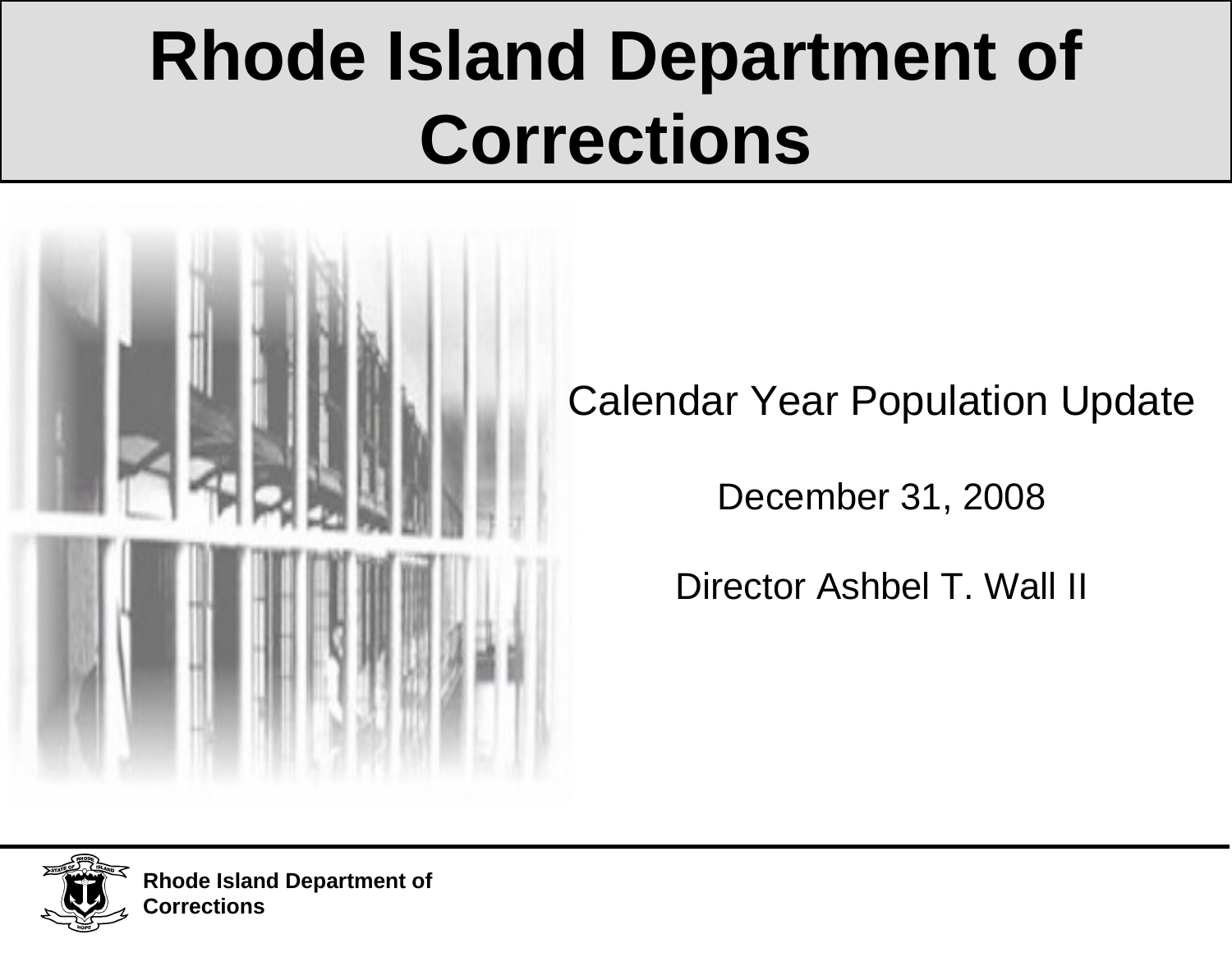

# **Average Total Population CY 1994 to CY 2008**

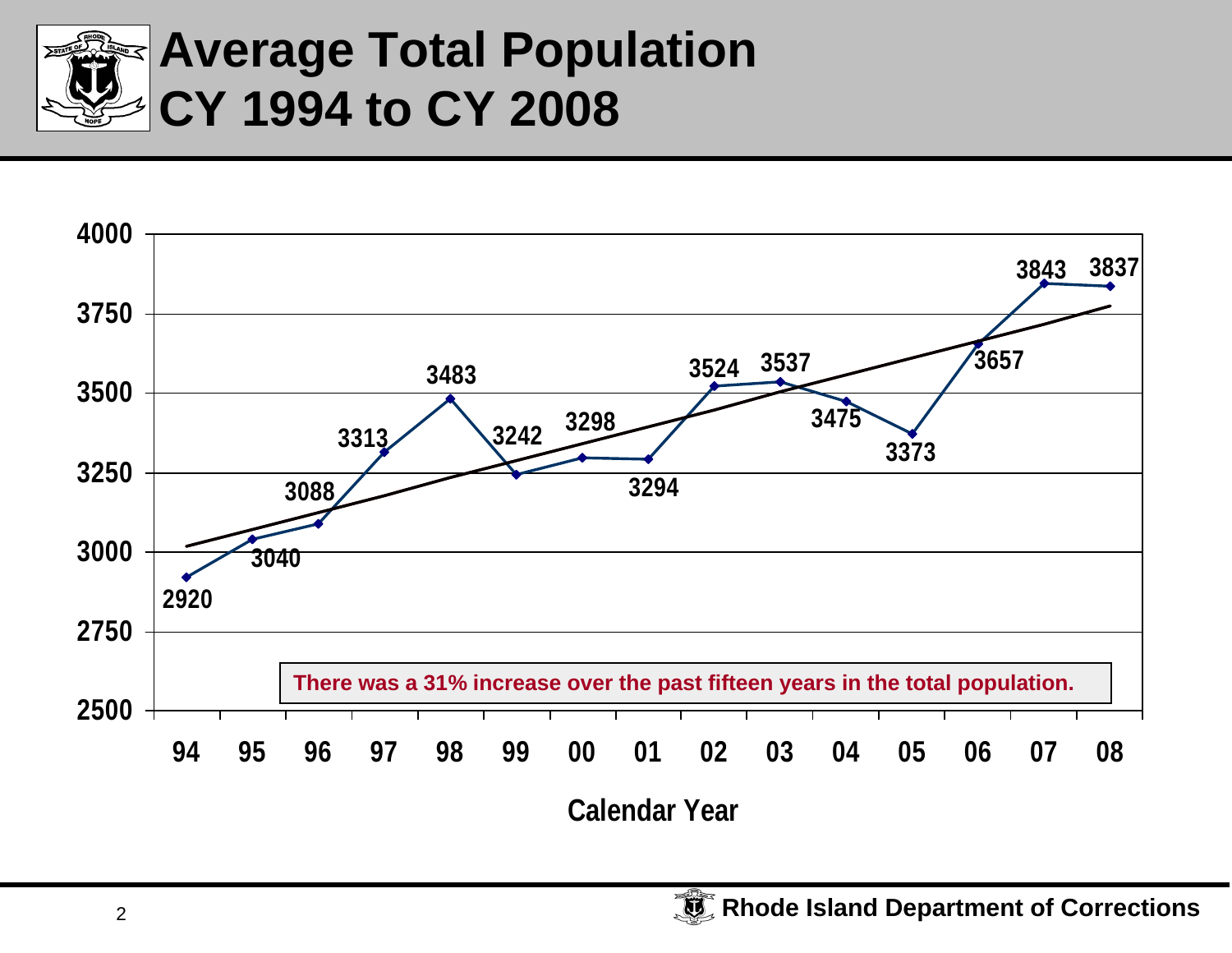

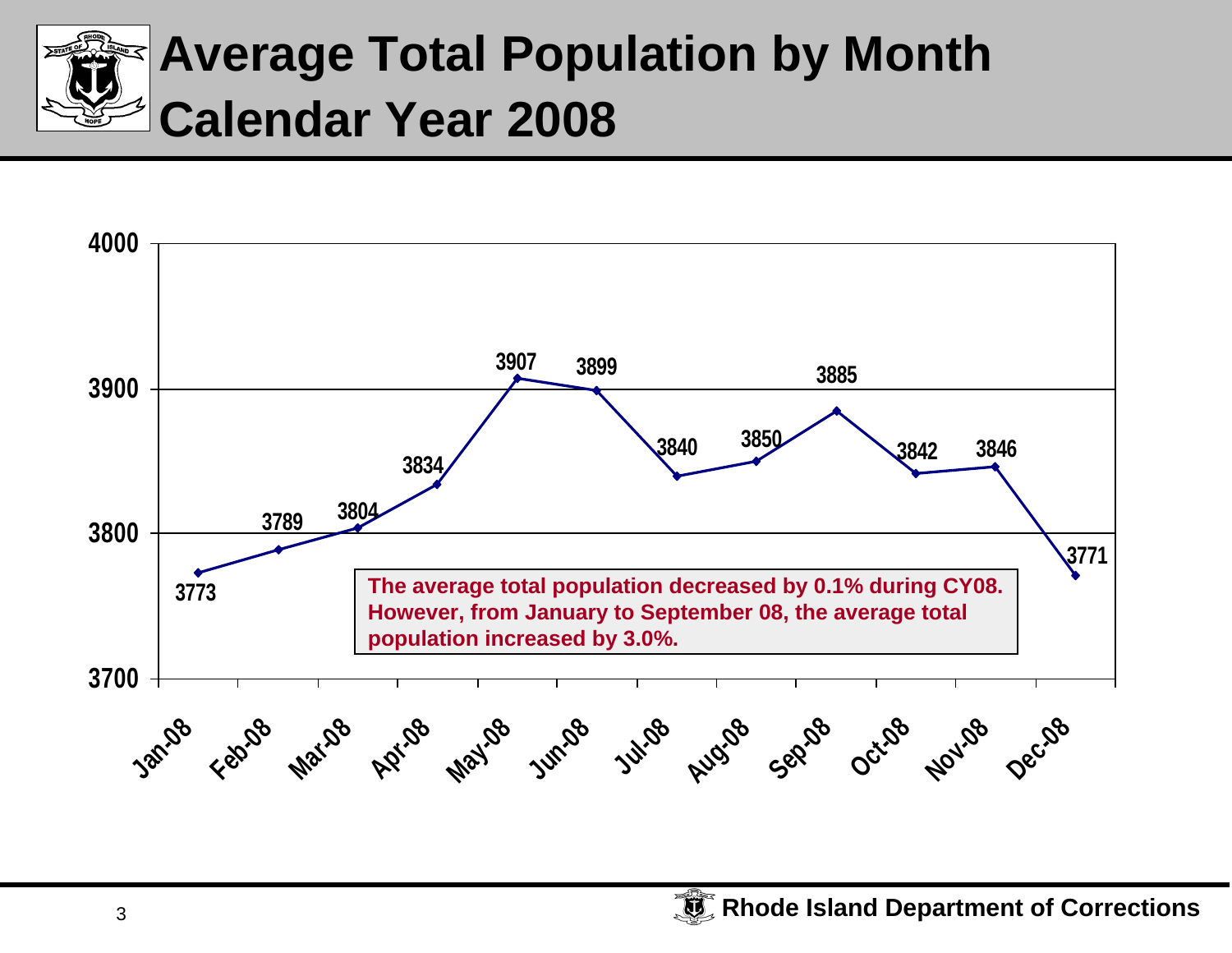

#### **Population Trends During CY 2008 Sentenced & Awaiting Trial, Civil Purge & Detainees**

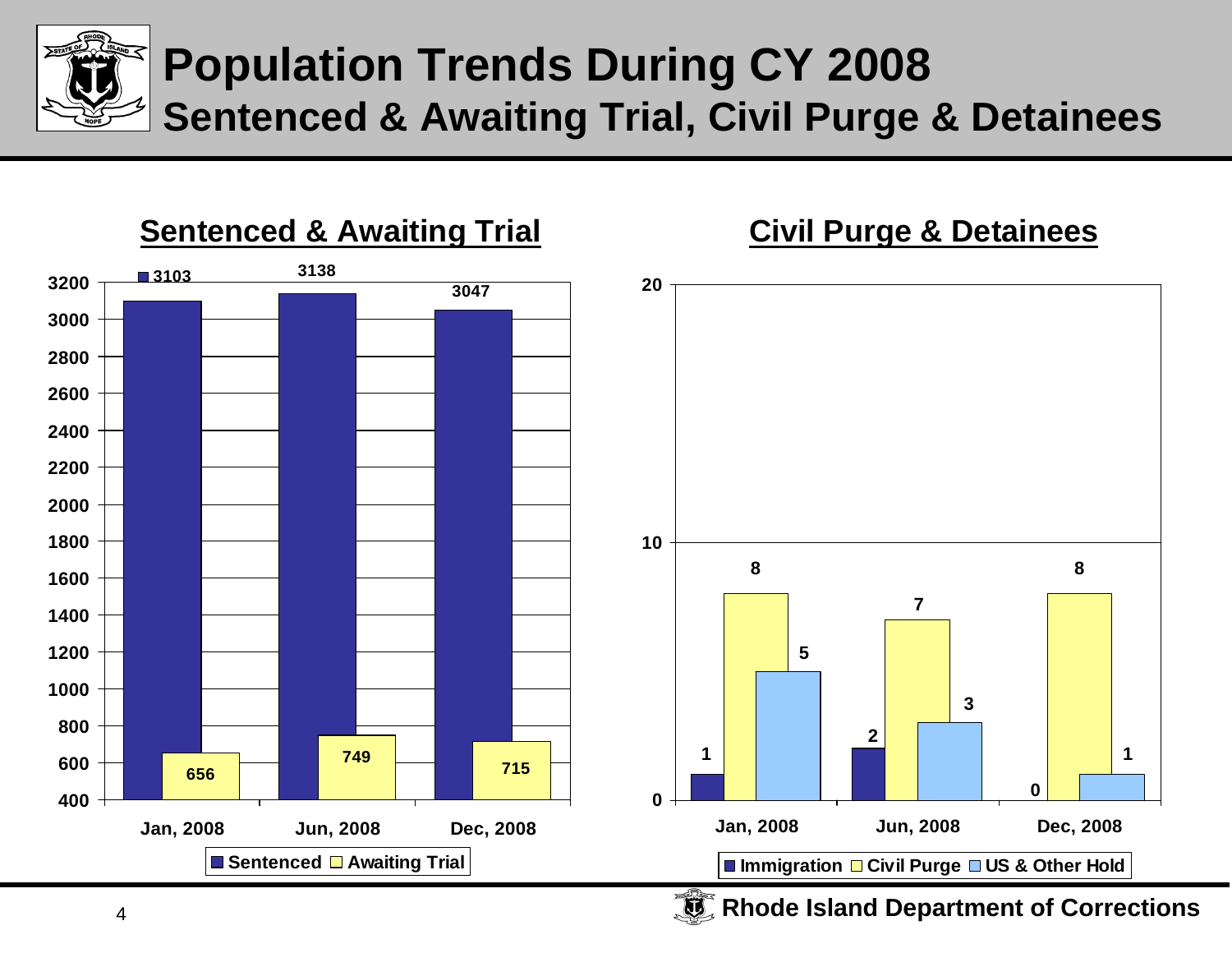

**The RI Sentenced population decreased by 1.8% during CY08.**

**The RI Pretrial population increased by 8.2% during CY08.**

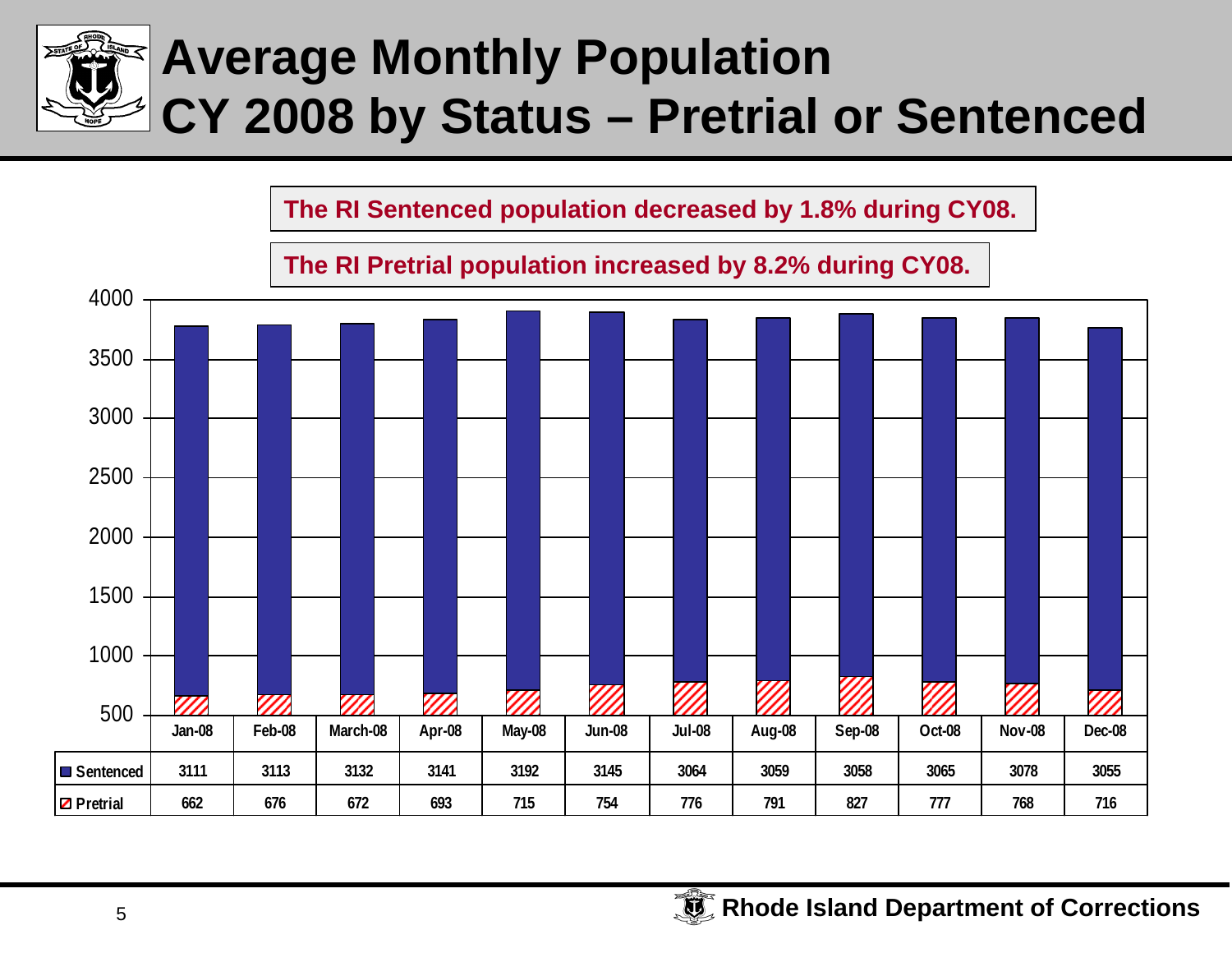

**The Sentenced population decreased by 1.8% during CY08.**

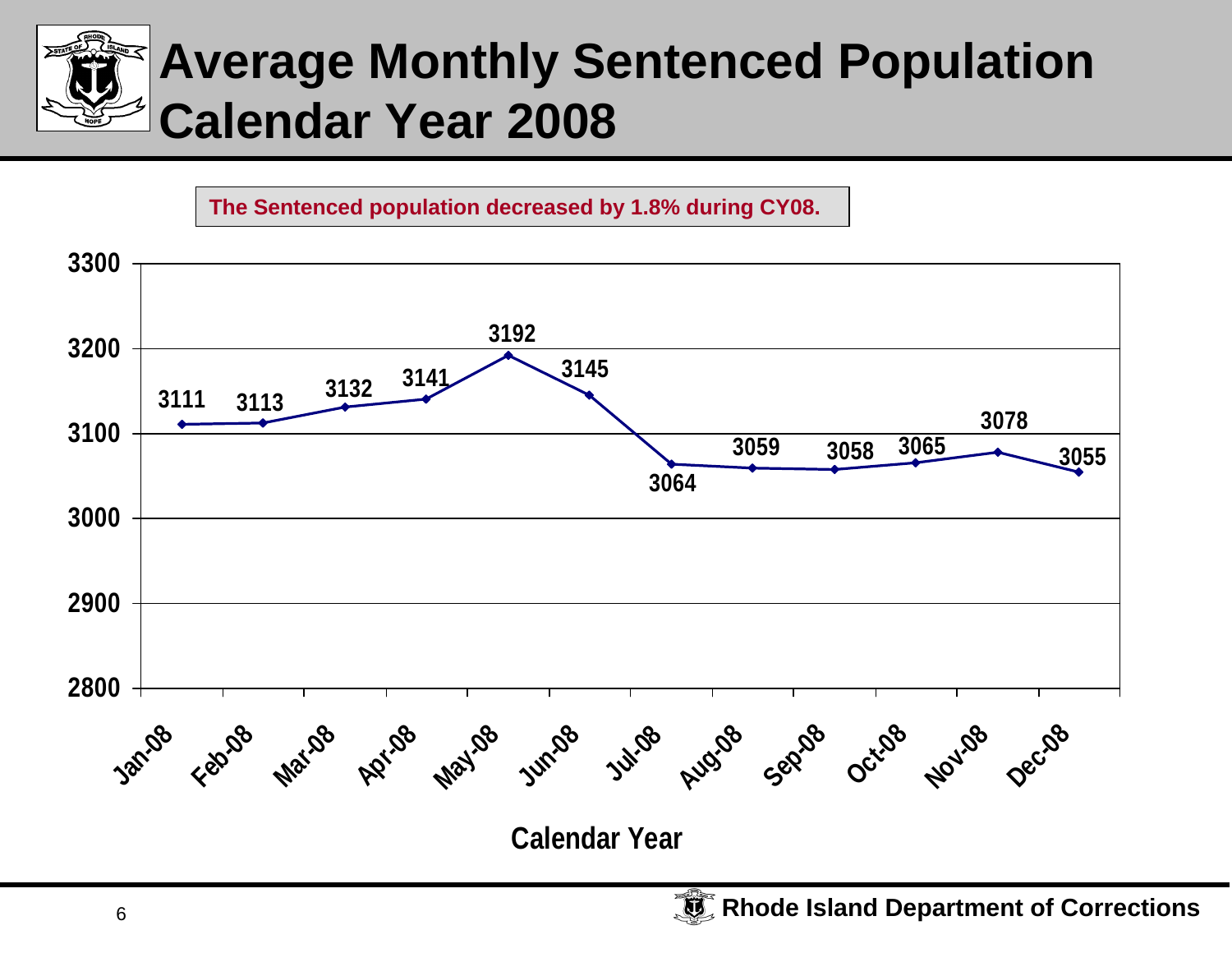# **Average Monthly Awaiting Trial Population Calendar Year 2008**



**Calendar Year**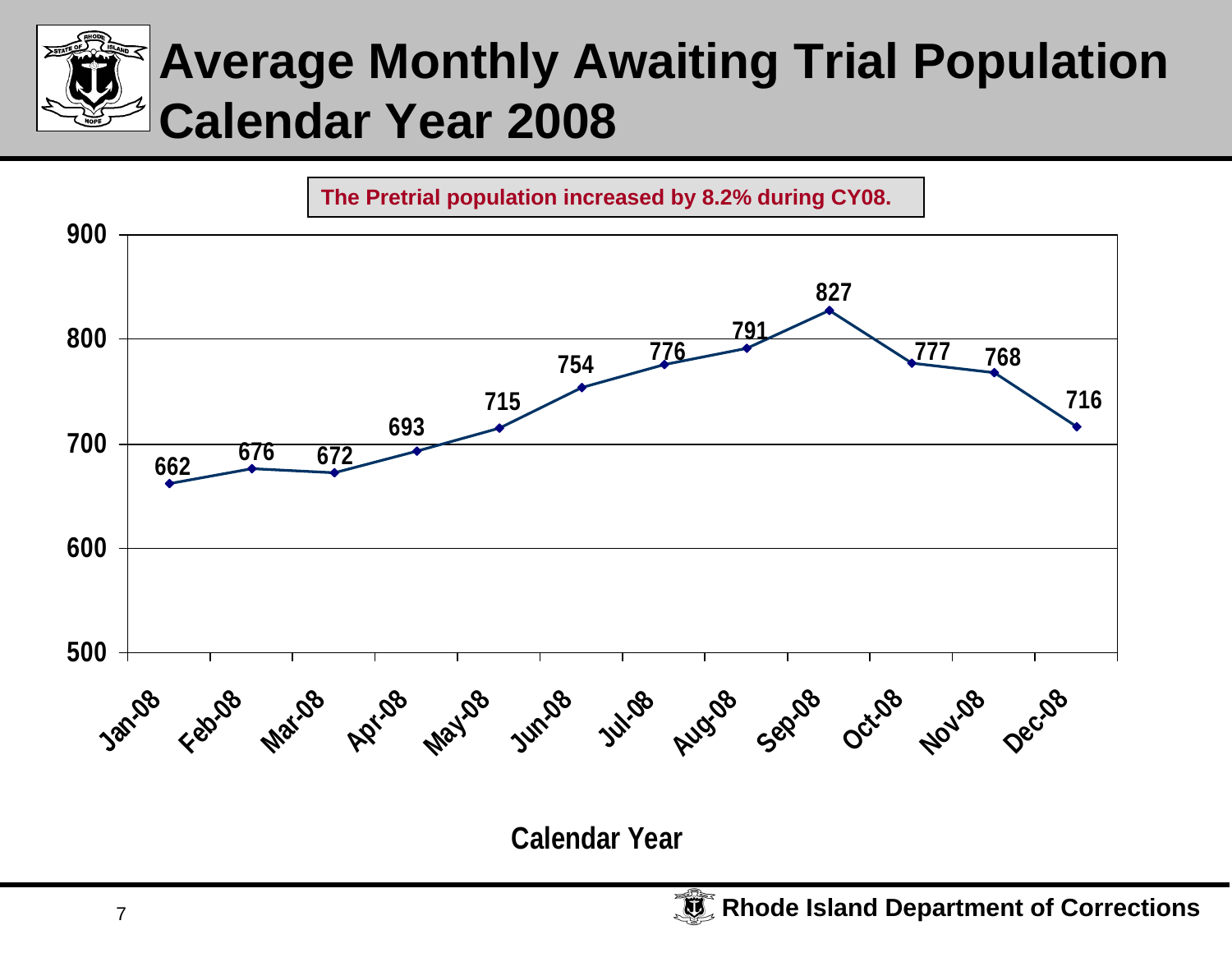

#### **Intake Service Center (ISC) Average Monthly Population CY 2008 by Status – Pretrial or Sentenced**

#### **The RI Sentenced population at the ISC decreased by 9.8% during CY08.**

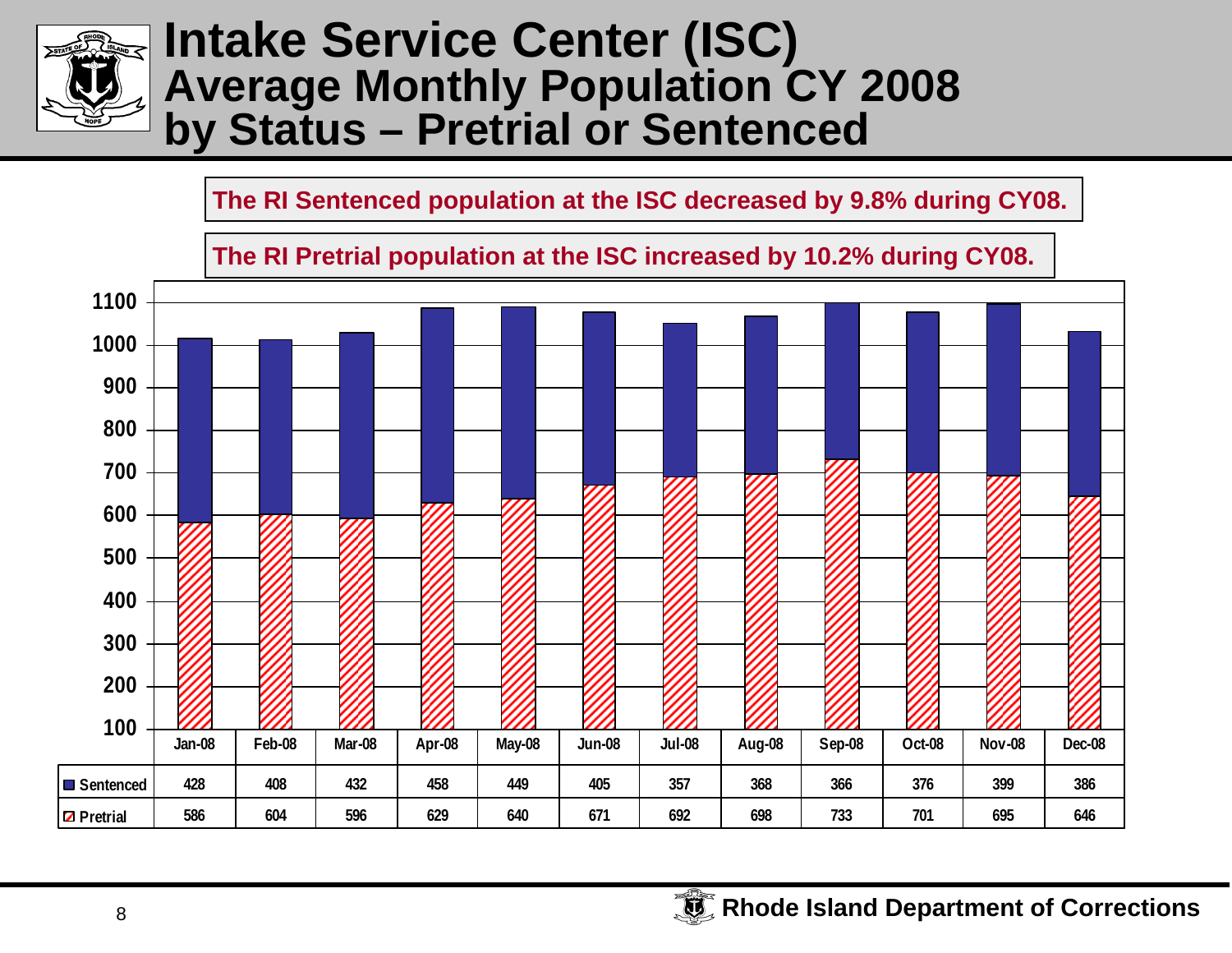

# **RIDOC Total Commitments CY 1994 – 2008**

| <b>Calendar Year</b> | # Commitments | +/- Change |
|----------------------|---------------|------------|
| 1994                 | 13,113        |            |
| 1995                 | 14,417        | 9.9%       |
| 1996                 | 14,820        | 2.8%       |
| 1997                 | 15,672        | 5.7%       |
| 1998                 | 16,526        | 5.4%       |
| 1999                 | 15,828        | $-4.2%$    |
| 2000                 | 16,389        | 3.5%       |
| 2001                 | 16,892        | 3.1%       |
| 2002                 | 17,487        | 3.5%       |
| 2003                 | 18,026        | 3.1%       |
| 2004                 | 17,497        | $-2.9%$    |
| 2005                 | 17,682        | 1.1%       |
| 2006                 | 19,287        | 9.1%       |
| 2007                 | 17,764        | $-7.9%$    |
| 2008                 | 17,049        | $-4.0%$    |

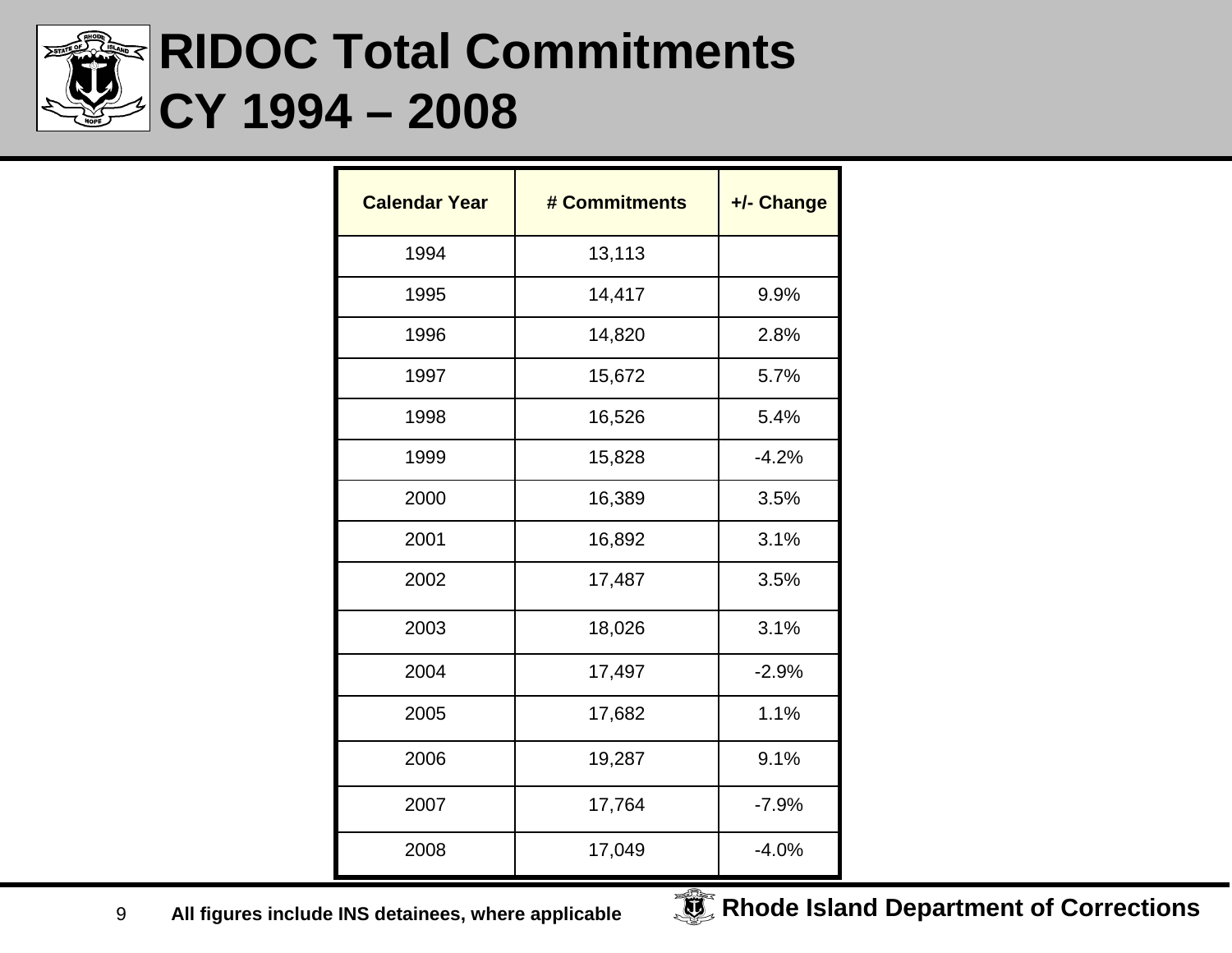

#### **Population vs. Operational & Federal Capacity December 2008**



**Total Average Population for December 2008 = 3771**

**94.1% of Operational Capacity (4004) and 88.4% of Federal Capacity (4265)**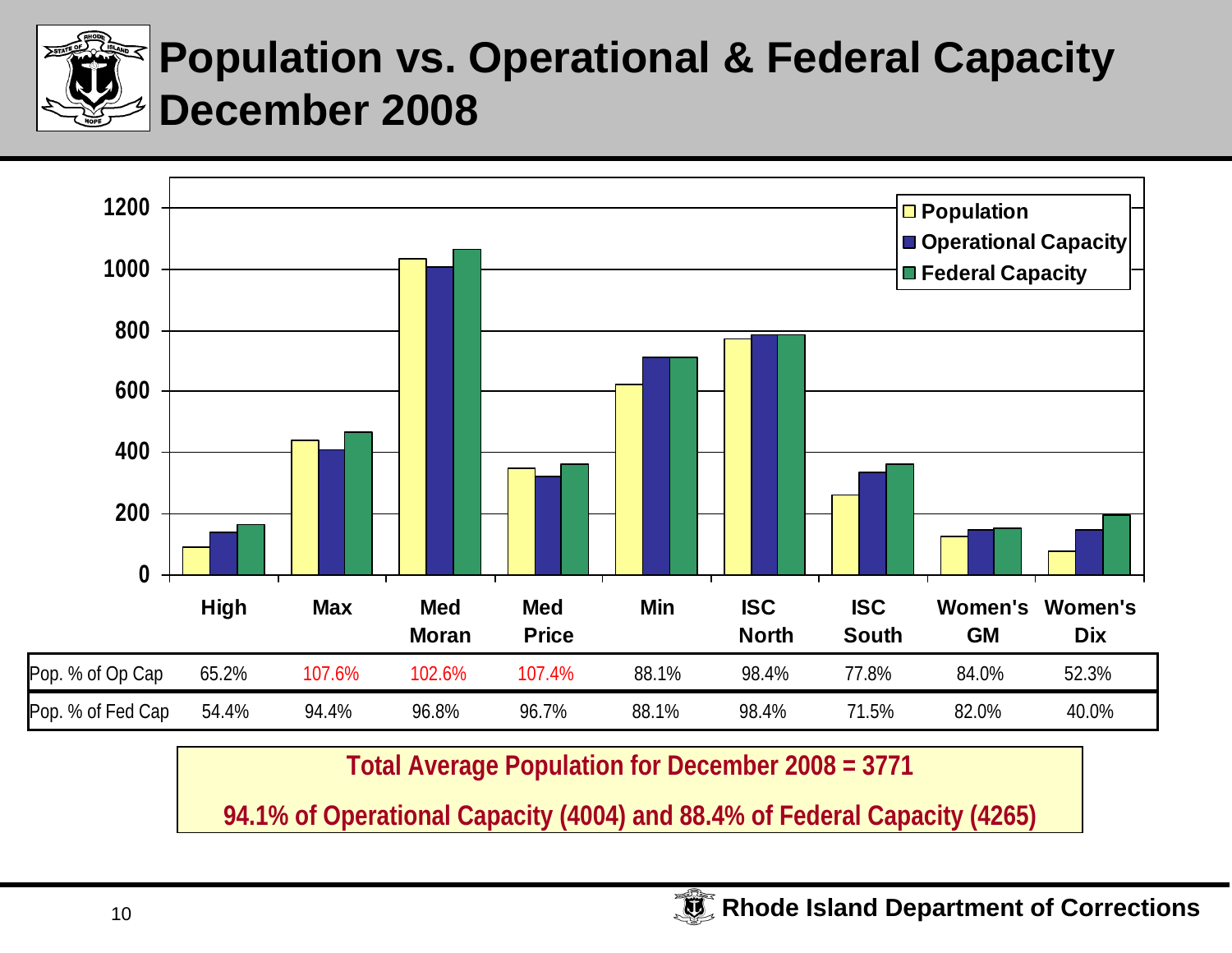

# **Average Total Probation & Parole Population CY 1996 to CY 2008**



**Calendar Year**

\*Total population includes active and suspended supervision cases.

As of December 31, 2008, there were 21,041 RI offenders under the supervision of Adult Probation & Parole living on the streets of RI.

The remaining 6,954 offenders are: - currently incarcerated (2285)<br>residing in another State (2015) - have been deported (422)

- 
- residing in another State (2015) have been deported (422) 484 out of state offenders being supervised in RI paroled to immigration or other jurisdiction (63)
- -
	-
- 
- another 180 offenders for whom a residential location was unable to be determined. 386 with other addresses (ACI, No Permanent Address, etc.) 3 offenders under 18 years under active supervision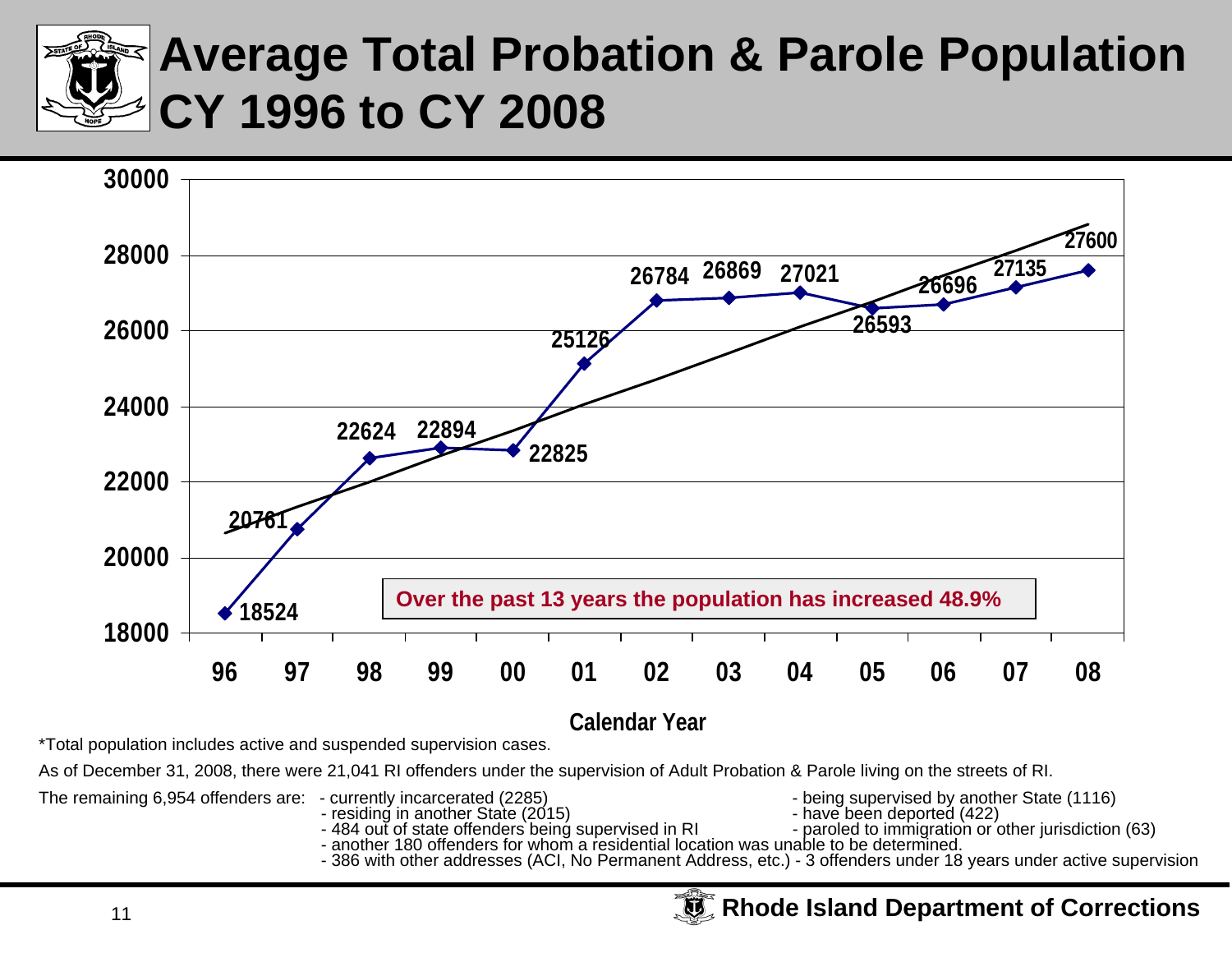

#### **How does the RI Probation Population compare?**



**RI ranks 5th in the nation and 2nd in the Northeast in the number of probationers per 100,000 adult residents. Massachusetts ranks 1st in the Northeast with 3484 probationers per 100,000 adult residents.** 

*Data provided by Bureau of Justice Statistics Bulletin: "Probation and Parole in the United States, 2007"*



**In 2007 (most recent year for which there is national data available), the RI average was almost three times the national average.** 

*\* Data provided by the American Correctional Association Directory, 2008 (calendar year 2007 data), based on 13 of 50 jurisdictions reporting.*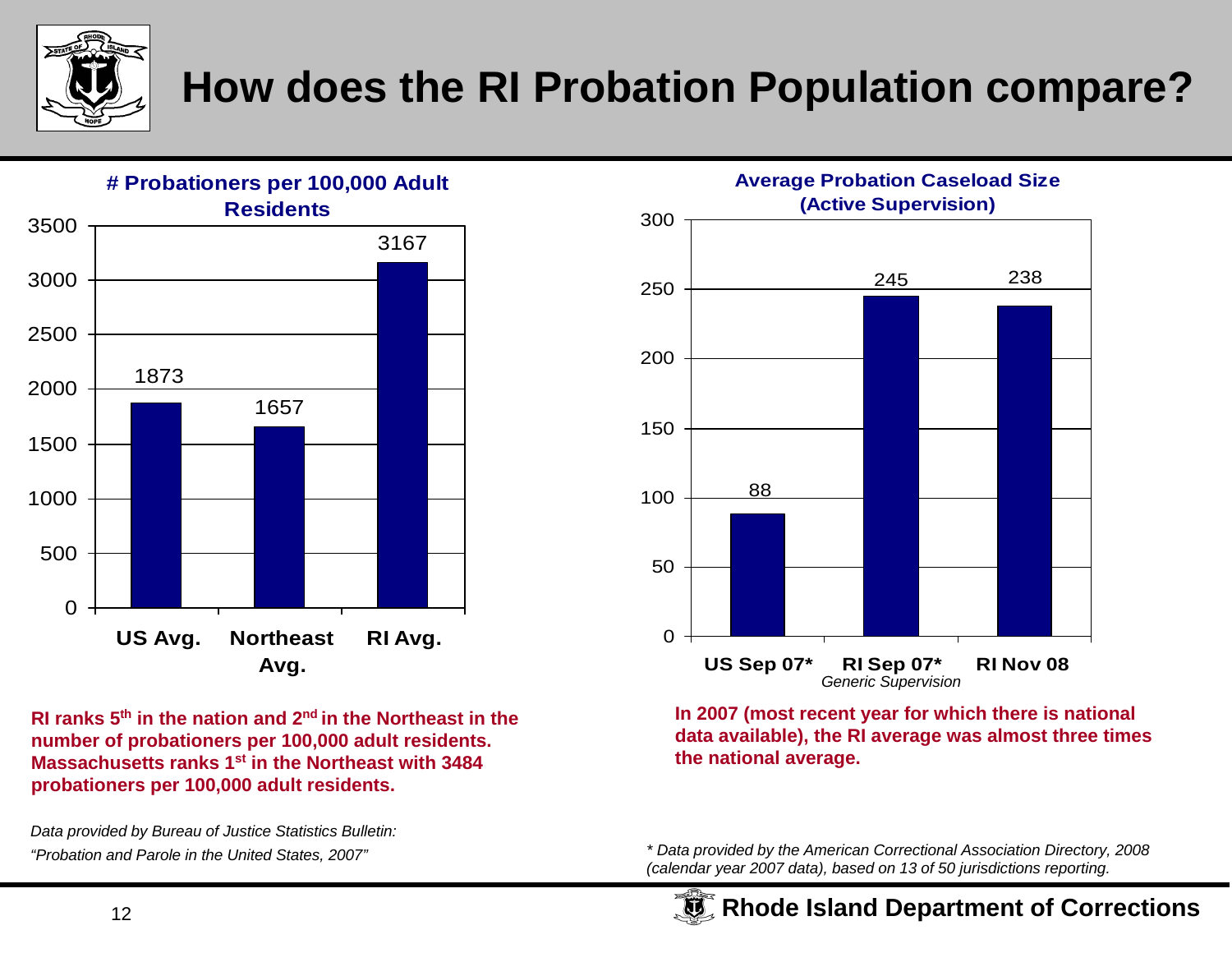

### **Number of Offenders on Community Supervision per Square Mile as of December 31, 2008**

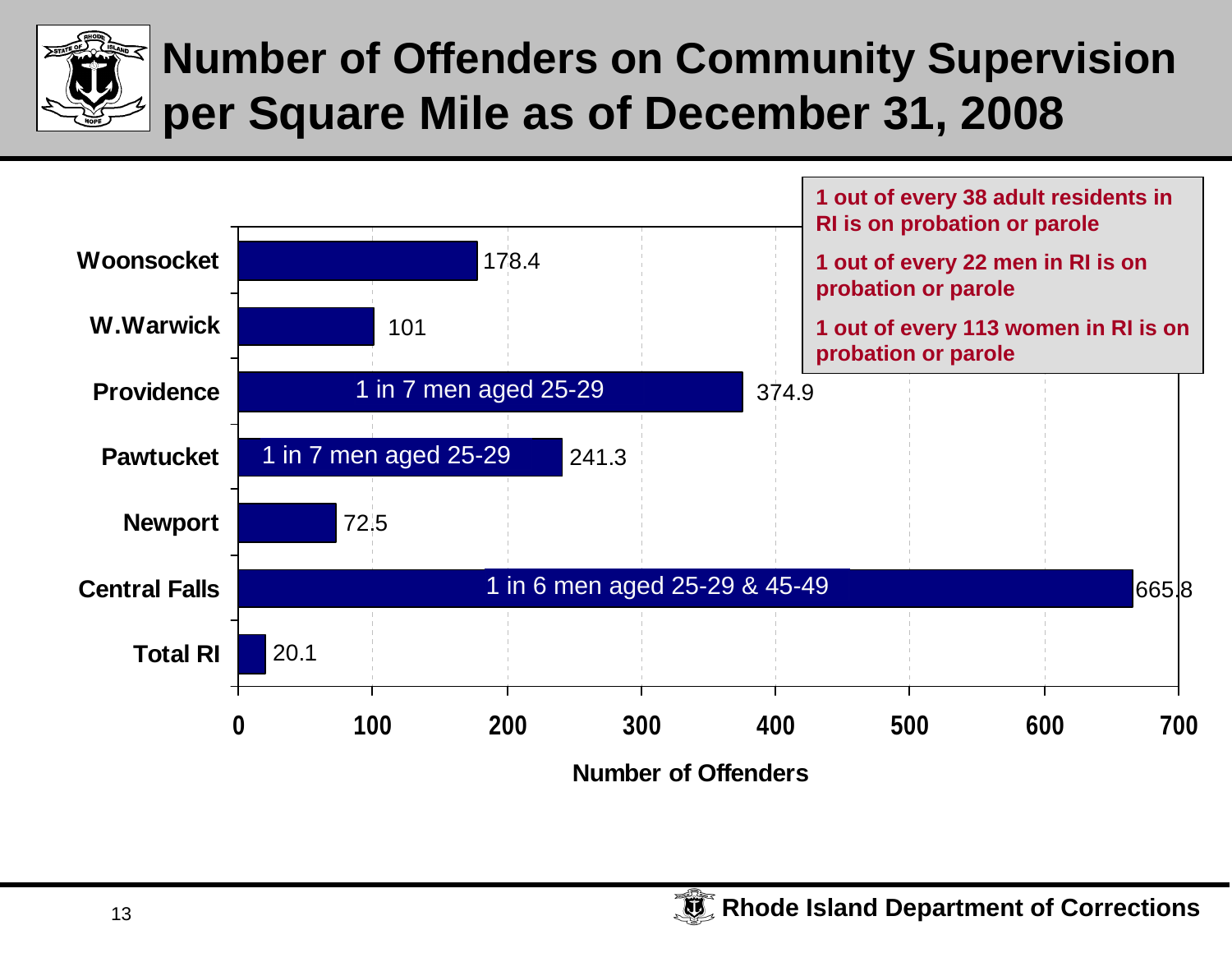

# **Average Total Community Confinement Population CY96 to CY08**